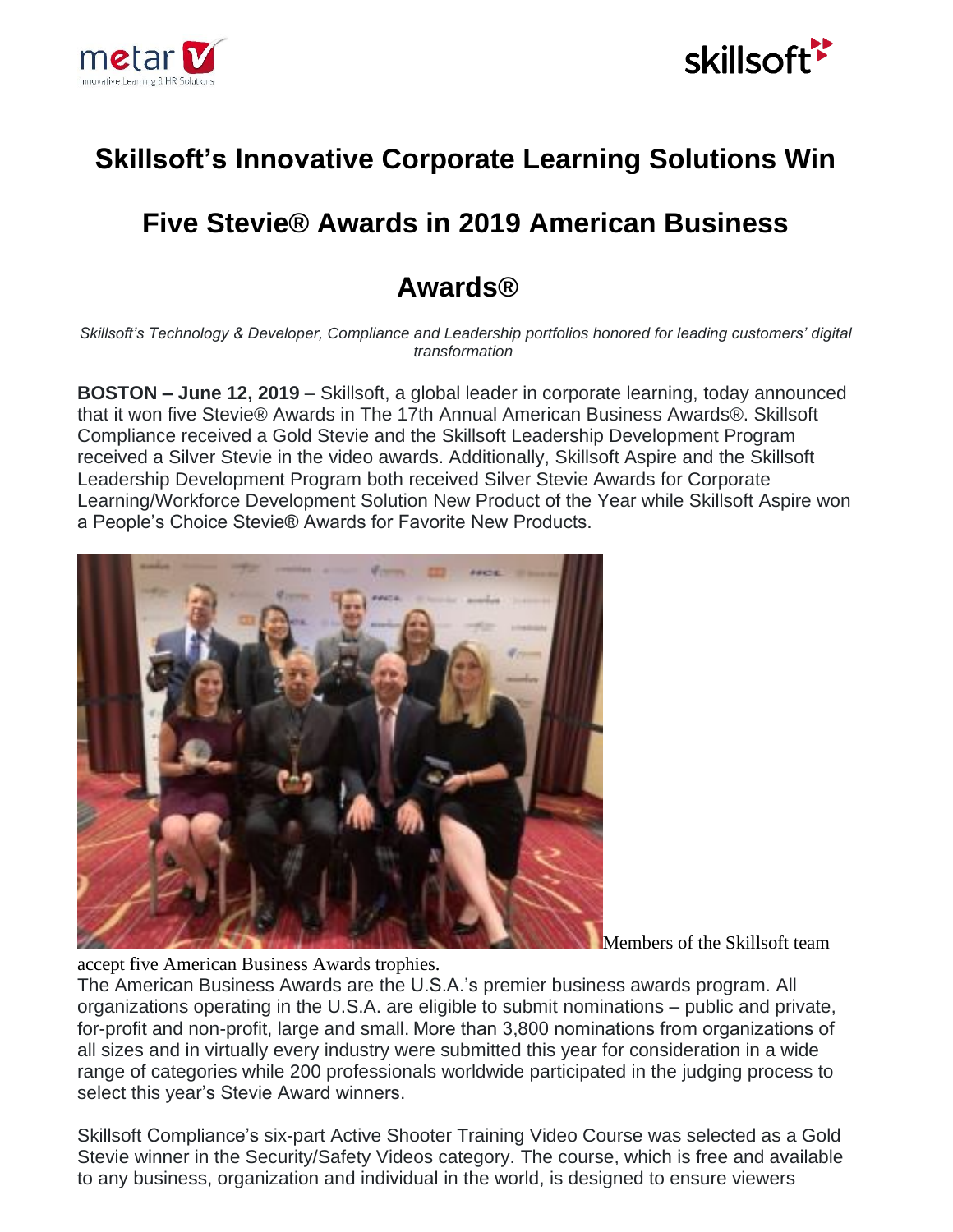are prepared to respond to an active shooter situation. The ["Recognizing Gender Biases and](https://www.youtube.com/watch?v=hZcH3_C90vI&feature=youtu.be)  [Barriers"](https://www.youtube.com/watch?v=hZcH3_C90vI&feature=youtu.be) video from the [Skillsoft Leadership Development Program](https://www.skillsoft.com/content-solutions/leadership-development/leadership-development-at-all-levels/) was also honored as a Silver Stevie recipient in the Training Videos category.

"According to gender equity research by Brandon Hall Group, diversity training has the biggest impact on increasing the amount of women in the leadership pipeline," said Rachel Cooke, chief operating officer, Brandon Hall Group. "With training content such as Skillsoft's 'Recognizing Gender Biases and Barriers' video, organizations and their leaders are empowered to drive improvements in gender equity."

Meanwhile, [Skillsoft Aspire](https://www.skillsoft.com/content-solutions/technology-developer-and-certification-solutions/aspire-learning-journeys/) and the Skillsoft Leadership Development Program were both recognized as Silver Stevie recipients for New Product of the Year in the Corporate Learning/Workforce Development Solution category. Skillsoft Aspire amassed the most votes in the People's Choice Stevie® Awards for Favorite New Products in the Corporate Learning/Workforce Development Solution category while the Skillsoft Leadership Development Program was a finalist. Skillsoft Aspire delivers a sequenced path of instruction and credentials to rapidly advance enterprise technologists and developers' proficiency in critical technology roles such as Data Science, AI, Machine Learning and Blockchain. The Skillsoft Leadership Development Program provides an innovative, scalable and cost-effective way for organizations to prepare leaders to manage agile teams in today's digital economy.

"The nominations submitted to the 2019 American Business Awards were outstanding. They illustrate the continued vibrancy of innovation and high level of achievement across the American economic landscape," said Michael Gallagher, president and founder of the Stevie Awards.

Judges had the following comments about Skillsoft's winning solutions:

- **Skillsoft Compliance's Active Shooter Training Course (Gold Stevie recipient):** Skillsoft produced an exceptional training course that is "important and lifesaving for many situations," commented one judge. Another judge remarked that the quality of Skillsoft's training video is much higher than what they were required to watch on a similar topic. While they noted that the information is sobering, they emphasized that the dramatizations were just right and not over the top.
- **Skillsoft Aspire (Silver Stevie recipient):** Judges commented that Skillsoft Aspire "delivers a very interesting approach to skill development and a program that is important for reskilling the workforce in the face of changing needs." Another judge noted that this type of program is very much needed, and they went so far as to refer Skillsoft Aspire to their organization's head of IT.
- **Skillsoft Leadership Development Program (Silver Stevie recipient):** Judges noted that Skillsoft has created a great product in a great market all while providing a good blend of content and delivery. Another judge was impressed with the program's focus on delivering scenario-based learning while a third judge referred its L&D team to the Skillsoft Leadership Development Program.
- **Skillsoft Leadership Development Program's Recognizing Gender Biases and Barriers course (Silver Stevie recipient):** One judge commented that this is a "wellproduced educational video with good content, organization, editing and an exampledriven narrative that helps bring the topic to light and explains the rationale behind it." A second judge commented that the video is beyond educational, superbly presenting eye-opening issues in the workplace. The judge continued that the way the video was presented as a dialogue took the viewer "on a journey from start, through behind-the-scenes, then to the final decision, all while training managers on how to overcome biases."